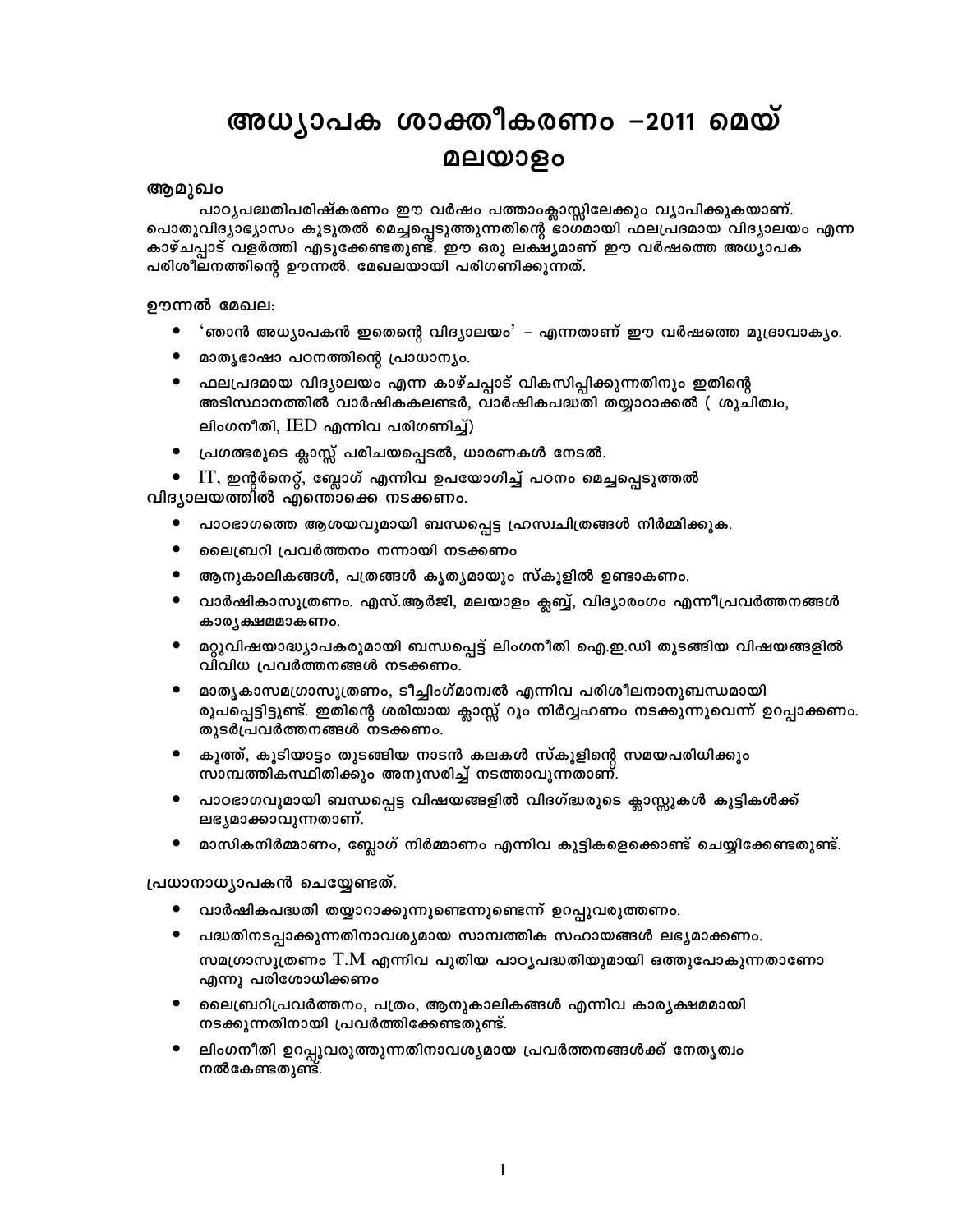# **TEACHER EMPOWERMENT PROGRAMME 2011 ENGLISH**

## **Objectives**

To familiarise the revised English Textbook and Handbook for class 10

To familiarise the transactional strategies of the course material

 To bridge the gap between the challenges posed by the revised curriculum and the training programmes imparted

### **Sessions**

 Presentation and analysis of the studies conducted by Regional Institute of English, S.C.E.R.T and Language Initiatives

 Critical and deep analysis of the Textbook in terms of content and transactional strategies Reinforcing Transformational Generative Grammar focusing on English Syntax

Discussion on"Teaching of Poetry" and the issues concerned

 Effective use of ICT in English to complement constructivist classroom process Details of "Comprehensive Unit Plan"

## **Consolidation of the sessions**

 Kerala stands first among Indian states in learner achievements in languages Majority of the teachers follow the process of knowledge construction Critical thinking of the learner is not up to the desired level.

Teachers lack knowledge base regarding the pedagogy, content, learning process etc

 Through the new Textbook, learners get a chance to read and respond literary extracts for language learning

 The Textbook is noted for its variety in content, scope for multiple reading, novelty in the introduction of films,

grammar treatment etc.

 ICT should be used in a careful and judicious manner to facilitate learning through scaffolding.

### **Monitor's role**

 Ensure the transaction of each and every lesson in the constructivist approach. Ask the teachers to prepare and maintain the unit plan, daily plan and evaluation

records properly

 Motivate the teachers to explore the ICT possibilities to the maximum extend Stress on the importance of subject council and collaborative efforts etc

> Prepared by M.A.POULOSE G.H.S.S.MOOLANKAVE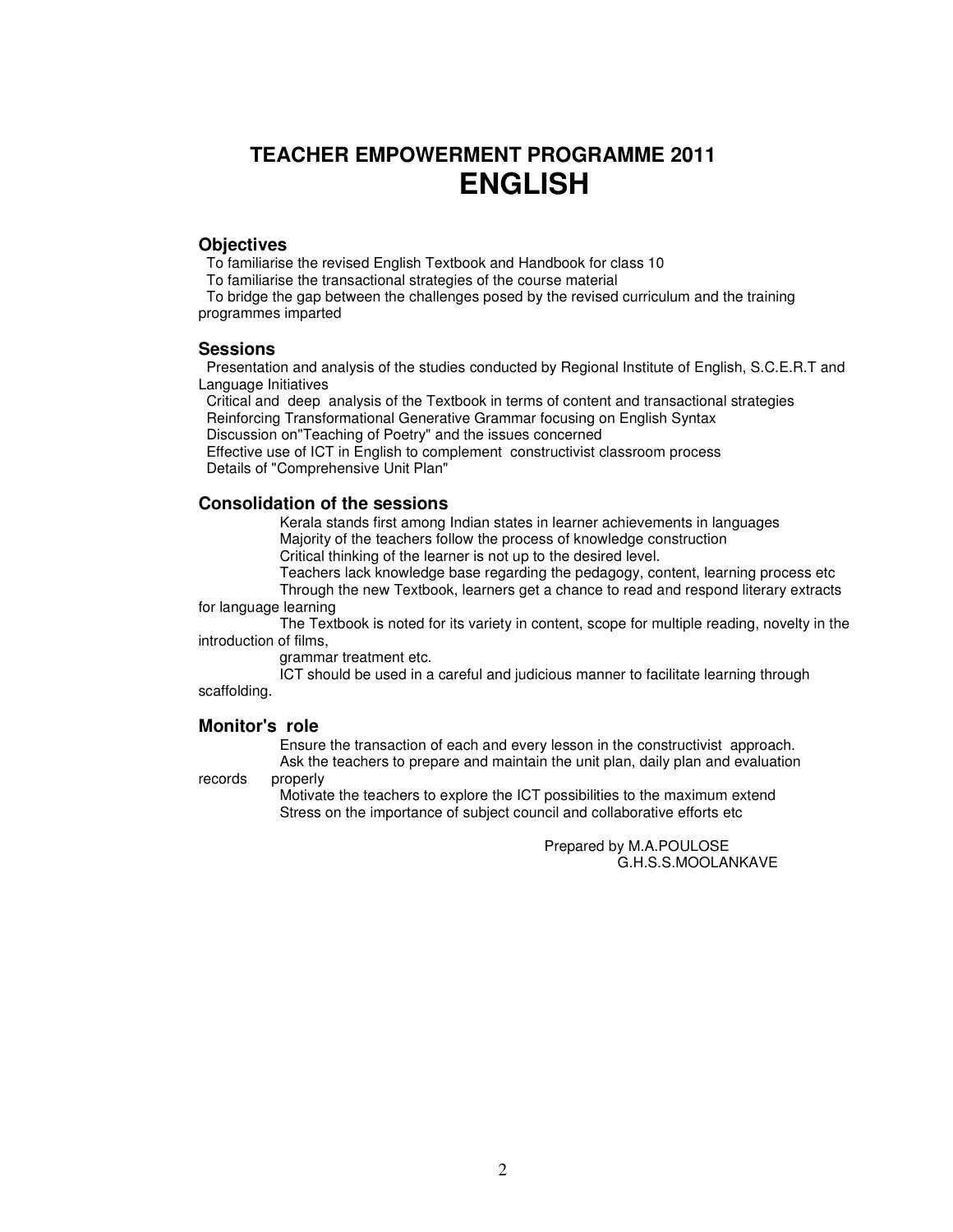# ഹിന്ദി

ഗുണമേന്മയുള്ള വിദ്യാഭ്യാസം കുട്ടികളുടെ മൗലികാവകാശമായി അംഗീകരിച്ചു കൊണ്ടുള്ള റൈറ്റ് റ്റു എജ്യൂക്കേഷൻ നിയമം പ്രാവർത്തികമായിട്ടുള്ള ഈയവസരത്തിൽ ക്ലാസ്മുറികളിൽ നടക്കേണ്ട പഠനപ്രവർത്തനങ്ങൾക്ക് വളരെയേറെ പ്രാധാന്യം കൈവന്നിരിക്കുകയാണ്. പ്രവർത്തനാധിഷ്ഠിതവും ശിശു കേന്ദ്രീകൃതവും സാമൂഹ്യ പ്രശ്നങ്ങൾ ചർച്ച ചെയ്യുന്നതുമായ പ്രവർത്തനങ്ങൾ ക്ലാസ് മുറികളിൽ നടക്കേണ്ടതാണ്. 2011-2012 അധ്യായന വർഷത്തെ അവധിക്കാല ഹിന്ദി അധ്യാപക പരിശീലനം വയനാട് ജില്ലയിൽ രണ്ട് ഘട്ടങ്ങളിലായി മാനന്തവാടി  $V\text{HSS}\,$ ലും സുൽത്താൻ ബത്തേരി അസംപ്ഷൻ HS ലും വെച്ച് നടത്തപ്പെട്ടു. 106 അധ്യാപകർ പങ്കെടുത്തു കണ്ടെന്റിന് കൂടുതൽ പ്രാധാന്യം നൽകിക്കൊണ്ടാണ് ട്രെയിനിംഗ് മാന്വൽ തയ്യാറാക്കിയത്.

ഊന്നൽ മേഖലകൾ

- $VIII$ ,  $IX$  ക്ലാസുകളിൽ പാഠഭാഗങ്ങളുമായി ബന്ധപ്പെട്ട് ചില ഭാഷാവൃവഹാര  $1.$ രൂപങ്ങളിലും സാഹിത്യ ശാഖകളിലും അധ്യാപകർക്ക് ധാരണക്കുറവുള്ളതായി  $\text{SCERT}$  കണ്ടെത്തിയ മേഖലകൾ കൂടുതൽ ചർച്ചയ്ക്ക് വിധേയമാക്കുകയും ആവശ്യമായ വിശദീകരണങ്ങൾ നൽകി ധാരണ വരുത്തുകയും ചെയ്തു.
- $2.$ സാമൂഹ്യപ്രശ്നങ്ങളിലേക്ക് കുട്ടികളുടെ ശ്രദ്ധക്ഷണിക്കുന്ന പാഠഭാഗങ്ങൾ തെരഞ്ഞെടുക്കുന്നതിന്മുമ്പ് രൂപപ്പെടുത്തുന്ന സിലബസ് ഗ്രിഡുകളെ ( $\mathop{\rm Syllabus}$  $grid)$  പറ്റി അധ്യാപകർക്ക് ധാരണയുണ്ടാക്കി.
- 3. പത്താംതരത്തിലേക്ക് തയ്യാർ ചെയ്തിട്ടുള്ള പാഠപുസ്തകത്തിലൂടെ പൂർണ്ണമായും കടന്ന് പോകുകയും ഒന്നാമത്തെ യൂണിറ്റ് വിശദമാ.യി പഠന വിധേയമാക്കുകയും ടീച്ചിംഗ് മാന്വൽ തയ്യാറാക്കുകയും ചെയ്തു. കവിതകളുടെ ആശയങ്ങളും രൂപസംവിധാനങ്ങളും കാലിക പ്രസക്തിയും തന്റെ കാഴ്ചപ്പാടുകളും കൂട്ടിയിണക്കി സമകാലികകവിതകളുടെ ആസ്വാദനക്കുറിപ്പ് തയ്യാറാക്കുന്ന വിധം ആഴത്തിൽ മനസ്സിലാക്കുന്ന പ്രവർത്തനങ്ങൾ സംഘടിപ്പിച്ചു.
- ദൈനംദിനം ഉപയോഗിച്ച് വരുന്ന ഭാഷാവ്യവഹാര രൂപങ്ങളെപ്പറ്റി കൂടുതൽ 4. വ്യക്തത വരുത്തുകയും,. ഇവയുടെ മൂല്യനിർണയ സൂചകങ്ങൾ കണ്ടെത്തുകയും ചെയ്തു. ആനുകാലിക കവിതകൾ തന്റെ കാഴ്ചപ്പാടിൽ വിലയിരുത്തുന്നതിനായി 'മൾട്ടിപ്പിൾ റീഡിംഗ്' രീതി അധ്യാപകർക്ക് പരിചയപ്പെടുത്തി.

 $\mathfrak{Z}$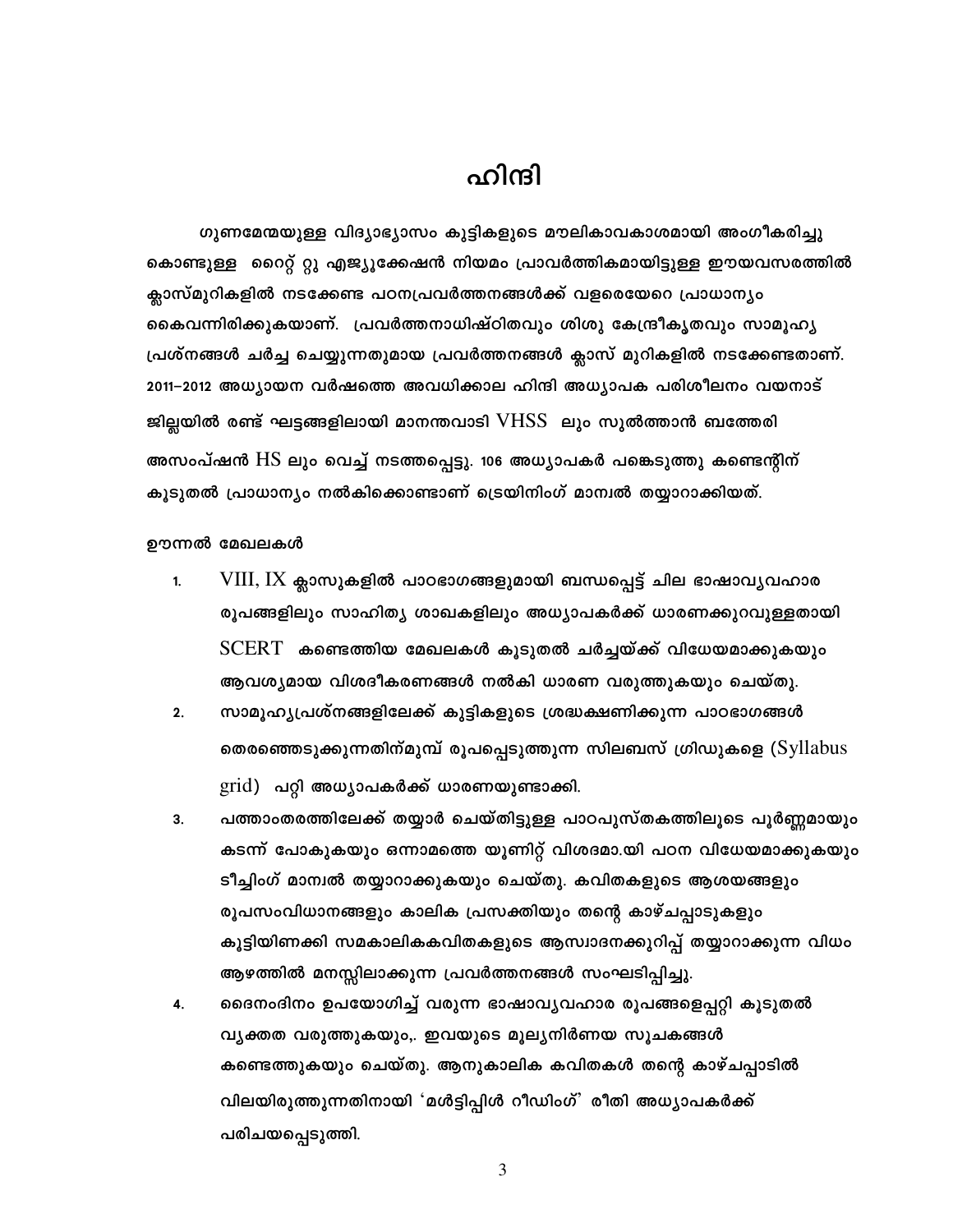- സാമൂഹ്യ പ്രശ്നങ്ങളിൽ ആഴത്തിൽ ഇറങ്ങിച്ചെല്ലുന്നതിനായി സെമിനാറുകൾ 5. സംഘടിപ്പിക്കുകയും തുടർമൂല്യനിർണയോപാധികൾ കണ്ടെത്തുകയും ചെയ്തു.
- ഐ.ടി. സാങ്കേതിക വിദൃയുടെ പ്രയോഗത്തിലൂടെ പഠനം കൂടുതൽ 6. ആസ്വാദ്യകരമാക്കുന്നതിനായി പരിശീലനവും മൊഡ്യൂളിൽ ഉൾപ്പെടുത്തിയിട്ടുണ്ട്.. ബന്ധപ്പെട്ട "ബ്ലോഗുകളും സൈറ്റുകളും പരിചയപ്പെടുത്തികൊടുക്കുകയും ചെയ്തിട്ടുണ്ട്.

## അധ്യാപകർ ചെയ്യേണ്ടത്.

അധ്യാപകൻ മുൻകൂട്ടി പൂർണ്ണമായ തയ്യാറെടുപ്പ് നടത്തി വേണം ക്ലാസ്സുകളിൽ എത്തേണ്ടത്. ക്ലാസ് റൂം പ്രവർത്തനങ്ങൾ കൃത്യമായും പൂർണ്ണമായും ടീച്ചിംഗ് മാന്വലിൽ സൂചിപ്പിച്ചിട്ടുണ്ടായിരിക്കണം. കുട്ടികളുടെ ചിന്താശേഷി വികസിപ്പിക്കുന്നതിനാവശ്യമായ പ്രവർത്തനങ്ങൾ TM ൽ രേഖപ്പെടുത്തണം ക്ലാസ് റൂം പഠനം പൂർണമായും പ്രവർത്തനാധിഷ്ഠിതമായിരിക്കണം.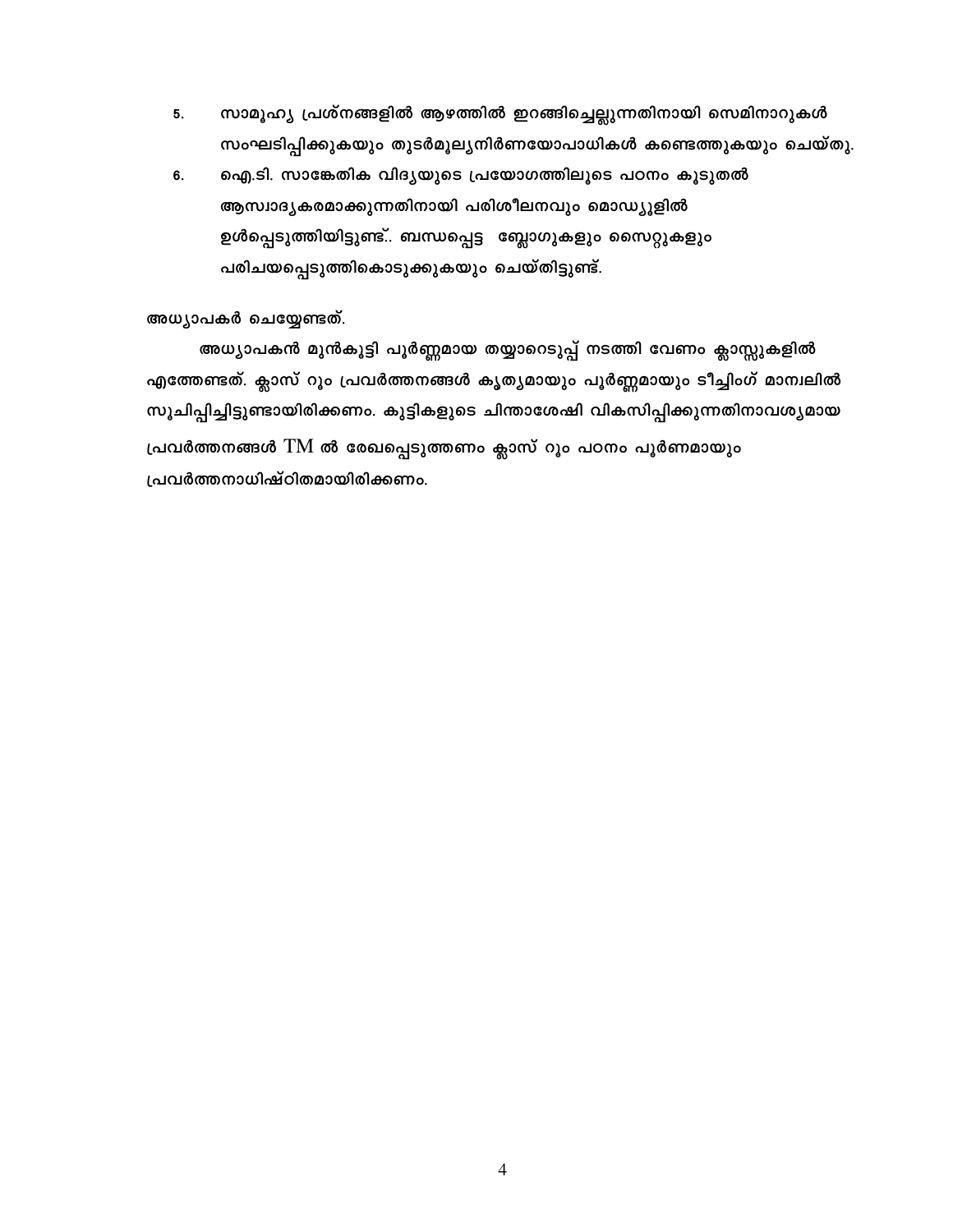# സാമൂഹൃശാസ്ത്രം

വയനാട് ജില്ലയിലെ ഹൈസ്കൂൾ വിഭാഗം സോഷ്യൽ സയൻസ് അധ്യാപകർക്ക് 5 ദിവസം നീണ്ടു നിന്ന പരിശീലനപരിപാടിയാണ് സംഘടിപ്പിച്ചത്. പത്താം ക്ലാസിലെ മാറിയ സോഷ്യൽസയൻസ് പാഠപുസ്തകവുമായി ബന്ധപ്പെട്ട് 7 സെഷനുകളായിട്ടാണ് പ്രസ്തുത പരിശീലനപരിപാടി സംഘടിപ്പിച്ചത്. വിനിമയംചെയ്യപ്പെട്ട പ്രധാനസംഗതികൾ താഴെ പറയുന്നവയാണ്.

#### സെഷൻ –1

പാഠൃപദ്ധതി പരിഷ്ക്കരണത്തിലൂടെ സെക്കണ്ടറി ക്ലാസുകളിലെ പഠനത്തിൽ ഊന്നൽ നൽകേണ്ട വിദ്യാഭ്യാസത്തിന്റെ സാമൂഹ്യലക്ഷ്യങ്ങൾ തിരിച്ചറിയൽ – ഇതുമായി ബന്ധപ്പെട്ട്  $\rm KCF$ 

 $- \, 2007$  ൽ പറയുന്ന വിദ്യാഭ്യാസലക്ഷ്യങ്ങൾ ചർച്ച ചെയ്യുകയും, ഈ ലക്ഷ്യങ്ങൾ സാക്ഷാത്കരിക്കാൻ സെക്കണ്ടറിഘട്ടത്തിലെ സാമുഹൃശാസ്ത്രപഠനം എങ്ങനെ ക്രമീകരിക്കണം എന്ന് പരിചയപ്പെടുത്തുകയും ചെയ്തു.

## സെഷൻ – 2

സാമൂഹ്യശാസ്ത്രം എന്ന വിജ്ഞാനശാഖ എങ്ങനെ വളർന്നുവന്നുവെന്നും, അതിൽ വിവിധവിഷയങ്ങൾ ഉൾച്ചേർന്നതെങ്ങനെയെന്നും പരിചയപ്പെടുത്തൽ.

## സെഷൻ – 3

പത്താം ക്ലാസിലെ മാറിയ സോഷ്യൽസയൻസ് പാഠപുസ്തകം പരിചയപ്പെടൽ. പുതിയ പുസ്തകത്തിലെ 24 അധ്യായങ്ങൾ അധ്യാപകർക്ക് വീതിച്ചു നൽകി, ഓരോ അധ്യായത്തിലും ഉൾപ്പെട്ടിട്ടുളള ആശയങ്ങൾ, പഠനപ്രവർത്തനങ്ങൾ തുടങ്ങിയ തിരിച്ചറിയുകയും, ലിസ്റ്റ് ചെയ്യുകയും അവ അധ്യാപകർ നോട്ട് കുറിക്കുകയും ചെയ്തു. പുതിയ പാഠപുസ്തകത്തിലെ പ്രധാന മാറ്റങ്ങൾ വിലയിരുത്തി.

#### സെഷൻ – 4

പാഠഭാഗങ്ങൾ സമയബന്ധിതമായി പൂർത്തീകരിക്കുന്നതിന് സമഗ്രാസൂത്രണത്തിന്റെ ആവശ്യകത ബോധ്യപ്പെടുത്തുകയും, പാഠപുസ്തകത്തിലെ പ്രധാനപ്പെട്ട ഒമ്പത് അധ്യായങ്ങൾ തെരഞ്ഞെടുത്ത് അവയുടെ സമഗ്രാസൂത്രണം തയ്യാറാക്കി അവതരിപ്പിക്കുകയും ചെയ്തു. പാഠപുസ്തക വിനിമയത്തിന്  $\rm{T.B.},\rm{H.B}$  എന്നിവയിൽ നൽകിയ പഠന തന്ത്രങ്ങളും പ്രവർത്തനങ്ങളും പരിചയപ്പെട്ടതോടൊപ്പം അധ്യാപകർ പുതിയവ വികസിപ്പിച്ചെടുക്കുകയും, പരിചയപ്പെടുകയും ചെയ്തു.

#### സെഷൻ –5

സുക്ഷമതലആസുത്രണം, TM തയ്യാറാക്കൽ, സിമുലേഷൻ– സമഗ്രാസുത്രണം ചെയ്ത അധ്യായങ്ങളെ അടിസ്ഥാനമാക്കി മോഡ്യുലാർ രീതിയിലുളള TM തയ്യാറാക്കി അവ സിമുലേഷൻ ചെയ്ത് പോരായ്മകൾ കണ്ടെത്തി, പരിഹാരങ്ങൾ ചർച്ചചെയ്തു. അനുയോജ്യമായ രീതിയിൽ ഒന്നോ അതിലധികമോ ലക്ഷ്യങ്ങളെയും, ആശയങ്ങളെയും യോജിപ്പിച്ചുകൊണ്ടാണ് മോഡ്യുലാർ രീതിയിൽ  $TM$  തയ്യാറാക്കിയിട്ടുളളത്.

5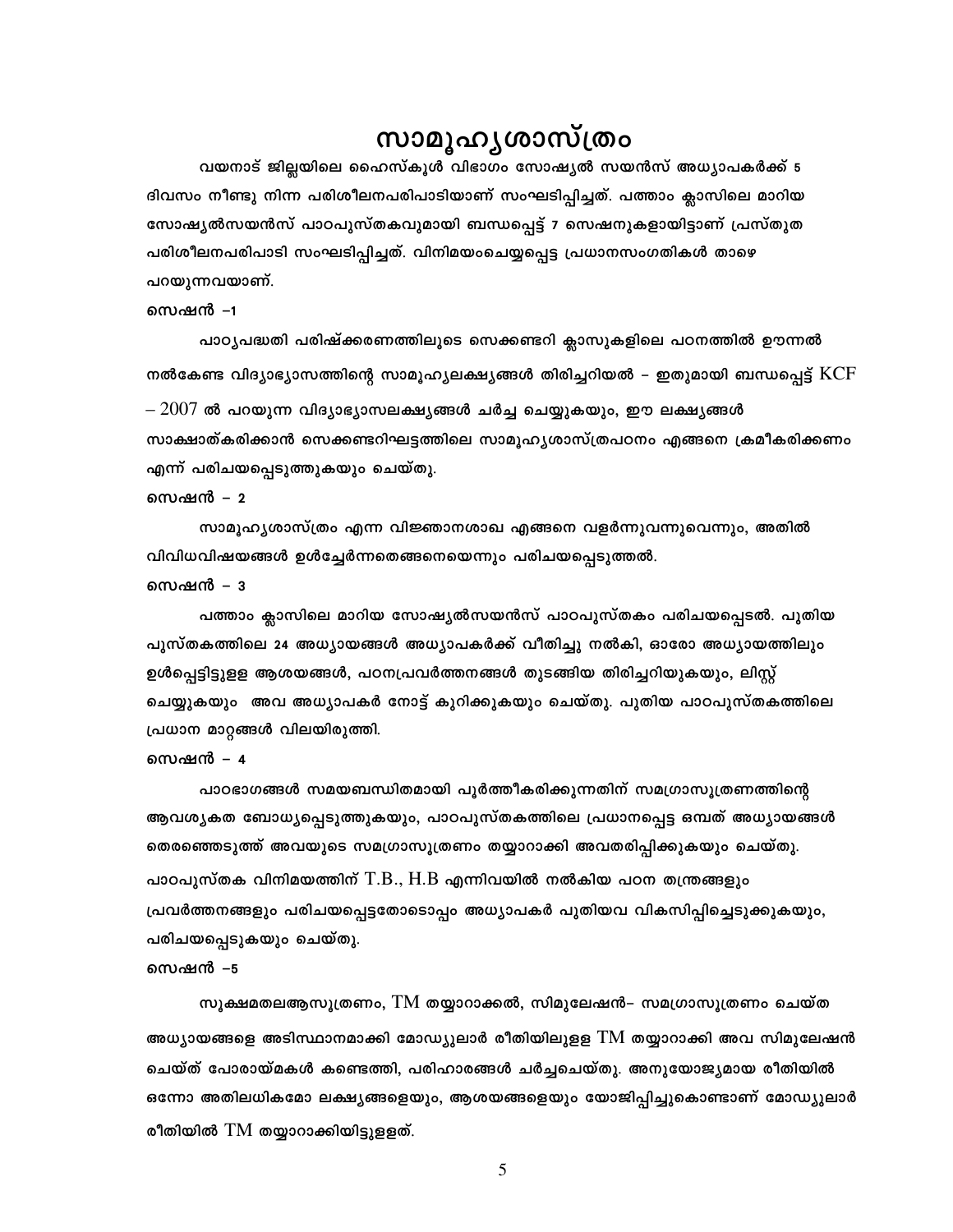#### സെഷൻ – 6

ആതൃന്തികമൂലൃനിർണ്ണയവുമായി ( $\mathrm{TE}$  ) ബന്ധപ്പെട്ട ടൂളുകൾ പരിചയപ്പെടുകയും, വികസിപ്പിക്കുകയും ചെയ്തു. മൂല്യനിർണ്ണയസൂചകങ്ങൾ നൽകിക്കൊണ്ട് നല്ല മൂല്യനിർണ്ണയ ഉപാധികൾ എങ്ങനെ വികസിപ്പിക്കാം എന്ന് പരിചയപ്പെട്ടു.

## സെഷൻ – 7

സാമൂഹ്യശാസ്ത്ര പഠനത്തിലൂടെ കുട്ടിയെ എങ്ങനെ സാമൂഹ്യഇടപെടലുകൾക്ക് പ്രാപ്തനാക്കാം എന്ന വിഷയവുമായി ബന്ധപ്പെട്ട ചർച്ച നടത്തുകയും അതിന് അനുയോജ്യമായ പ്രവർത്തനങ്ങൾ കണ്ടെത്തി അവതരിപ്പിക്കുകയും ചെയ്തു. സാമൂഹ്യശാസ്ത്രക്ലബ്ബിന്റെ നേതൃത്വത്തിൽ നടത്തേണ്ട പ്രവർത്തനങ്ങളുടെ കലണ്ടർ തയ്യാറാക്കി അവതരിപ്പിച്ചു. പ്രധാനാധ്യാപകരുടെ ശ്രദ്ധയിലേക്ക്

- അധ്യാപകർക്കും, വിദ്യാർത്ഥികൾക്കും ആവശ്യമായത്ര $\rm TB, H.B$  എന്നിവ ലഭ്യമാക്കേണ്ടതാണ്.
- ജോഗ്രഫിപഠനം കാര്യക്ഷമമാക്കുന്നതിനായി ആവശ്യമായത്ര ഭൂലോക ഭൂപടം, ഇന്ത്യയുടെ ഭൂപടം (Political  $\&$  Physical), ഗ്ലോബ്, ബാരോമീറ്റർ, അന്തരീക്ഷ തെർമോമീറ്റർ, ഹൈഗ്രോമീറ്റർ, സ്റ്റീരിയോസ്കോപ്പ്, മുതലായ ഉപകരണങ്ങൾ ലഭ്യമാക്കുക, ഒരു ഗ്രൂപ്പിന് ഒന്ന് എന്ന തോതിലെങ്കിലും ചെറിയ ഭൂപടങ്ങൾ ക്ലാസി<mark>ൽ</mark> ഉണ്ടെന്ന് ഉറപ്പ്വരുത്തുക; ലഭ്യമായ ഉപകരണങ്ങൾ അധ്യാപകർ ഉപയോഗിക്കുന്നുവെന്ന് ഉറപ്പ് വരുത്തുക.
- വിദ്യാഭ്യാസലക്ഷ്യങ്ങൾക്കും, സമീപനങ്ങൾക്കും അനുസരിച്ച് ക്ലാസ് നടക്കുന്നുവെന്ന് ഉറപ്പ് വരുത്തുക.
- പാഠഭാഗങ്ങൾ സമഗ്രാസൂത്രണം നടത്തിയെന്നും, പാഠപുസ്തകത്തിലെ ആശയങ്ങൾ വിനിമയം ചെയ്യുന്നതിന് ഒന്നിലധികം ലക്ഷ്യങ്ങൾ, ആശയങ്ങൾ എന്നിവ ഉൾച്ചേർത്ത്  $TM$  തയ്യാറാക്കിയെന്ന് ഉറപ്പാക്കുക.
- പാഠപുസ്തകത്തിലും  ${\rm HB}$  യിലും നൽകിയിട്ടുളള പഠനതന്ത്രങ്ങളും, പ്രവർത്തനങ്ങളും ക്ലാസിൽ ഉപയോഗപ്പെടുത്തുവെന്ന് ഉറപ്പാക്കുക.
- പഠനലക്ഷ്യങ്ങൾ നേടിയെന്ന് ഉറപ്പാക്കുന്നതിലേക്കായി മൂല്യനിർണ്ണയ പ്രവർത്തനങ്ങൾ നടക്കുന്നുവെന്ന് ഉറപ്പ് വരുത്തുക.

സാമൂഹ്യശാസ്ത്രം 1 ലെ യൂണിറ്റ് 1 ന് നിർദ്ദേശിക്കപ്പെട്ട ചില പ്രവർത്തനങ്ങൾ പ്രവർത്തനം

1. ഭൂപട വിശകലനം (വാണിജ്യപഥങ്ങളെയും ബന്ധിപ്പിച്ചിരിക്കുന്ന രാജ്യങ്ങളെയും കണ്ടെത്തി പട്ടികപ്പെടുത്തുക.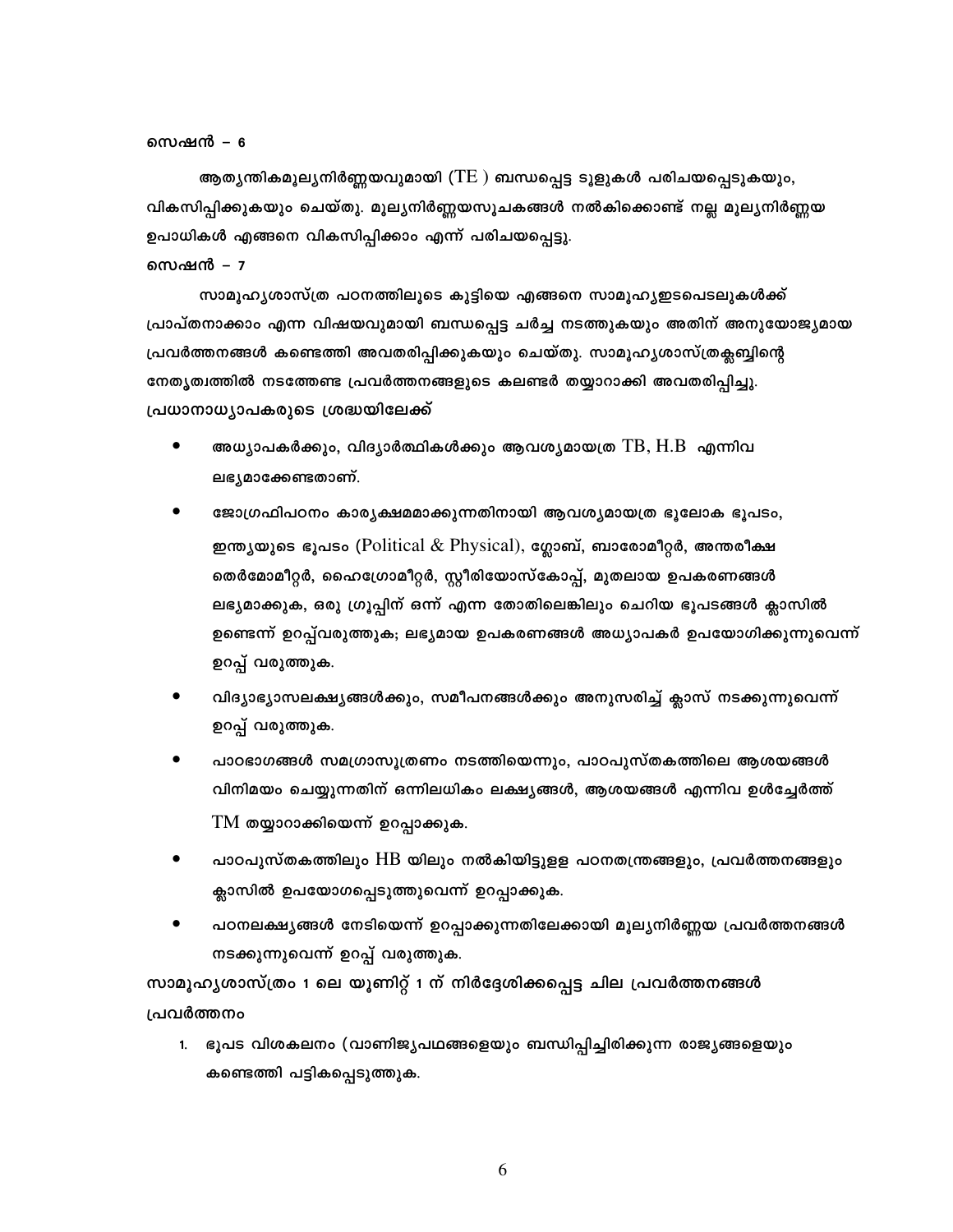- 2. വാണിജ്യപഥങ്ങൾ ആദ്യകാലത്ത് വാണിജ്യത്തിന് പുറമെ എന്തിനെല്ലാം ഉപകരിച്ചിരിക്കും-ചർച്ച- ചർച്ചസൂചകങ്ങൾ എല്ലാ ചർച്ചാപ്രവർത്തനങ്ങളിലും അധ്യാപകർ തയ്യാറാക്കി നൽകണം.
- 3. കോൺസറ്റാന്റിനേപ്പിൾ (ഇസ്താംബൂൾ) ഭൂപട നിരീക്ഷണം– സവിശേഷപ്രാധാന്യംകണ്ടെത്തൽ
- 4. ഇറ്റാലിയൻ നഗരങ്ങളുടെ വളർച്ച, ഭരണക്രമം ഫ്യൂഡൽ രീതിയിൽ നിന്ന് വൃത്യാസപ്പെടാനുണ്ടായ കാരണം –ചർച്ച.
- 5. ഉത്പാദന വൃവസ്ഥയിലെ മാറ്റം ഏതെല്ലാം വിധത്തിലാണ് നവോത്ഥാന കാലത്തെ മനുഷ്യജീവിതത്തിൽ പ്രതിഫലിച്ചത്– ചർച്ച.
- 6. ഇറ്റാലിയൻ നഗരങ്ങൾ പാശ്ചാതൃപൗരസ്തൃവിജ്ഞാനങ്ങളുടെ സംഗമഭൂമിയായി മാറിയതെങ്ങനെ? ചർച്ച
- 7. നവോത്ഥാനകാലകലയിലും, സാഹിതൃത്തിലും പ്രതിഫലിച്ച മാനവികത, യുക്തിചിന്ത, വിമർശന ബുദ്ധി ഇവ അക്കാലത്തെ രാഷ്ട്രീയ ചിന്തയിൽ പ്രതിഫലച്ചുവോ – ചർച്ച.
- 8. നവോത്ഥാനആശയങ്ങൾ കത്തോലിക്കാസഭയിൽ മാറ്റങ്ങൾക്ക് കാരണമായതെങ്ങിനെ? –ചർച്ച.
- 9. ഭൂമിശാസ്ത്രപരമായ കണ്ടുപിടുത്തങ്ങളും സമുദ്രസഞ്ചാരപുരോഗതിയും യൂറോപ്പിന്റെ രാഷ്ട്രീയഘടനയിലും സാമ്പത്തികമേഖലയിലും മാറ്റങ്ങൾക്ക് കാരണമായി – ചർച്ച.
- 10. നവോത്ഥാനകാലചിന്തകളും ആശയങ്ങളും മനുഷ്യജീവിതത്തെപ്പറ്റി മറിക്കാൻ പ്രേരകമായ നിരവധി പുതിയ കണ്ടുപിടുത്തങ്ങളും ഉണ്ടാക്കിയ മാറ്റങ്ങൾ കണ്ടെത്തൽ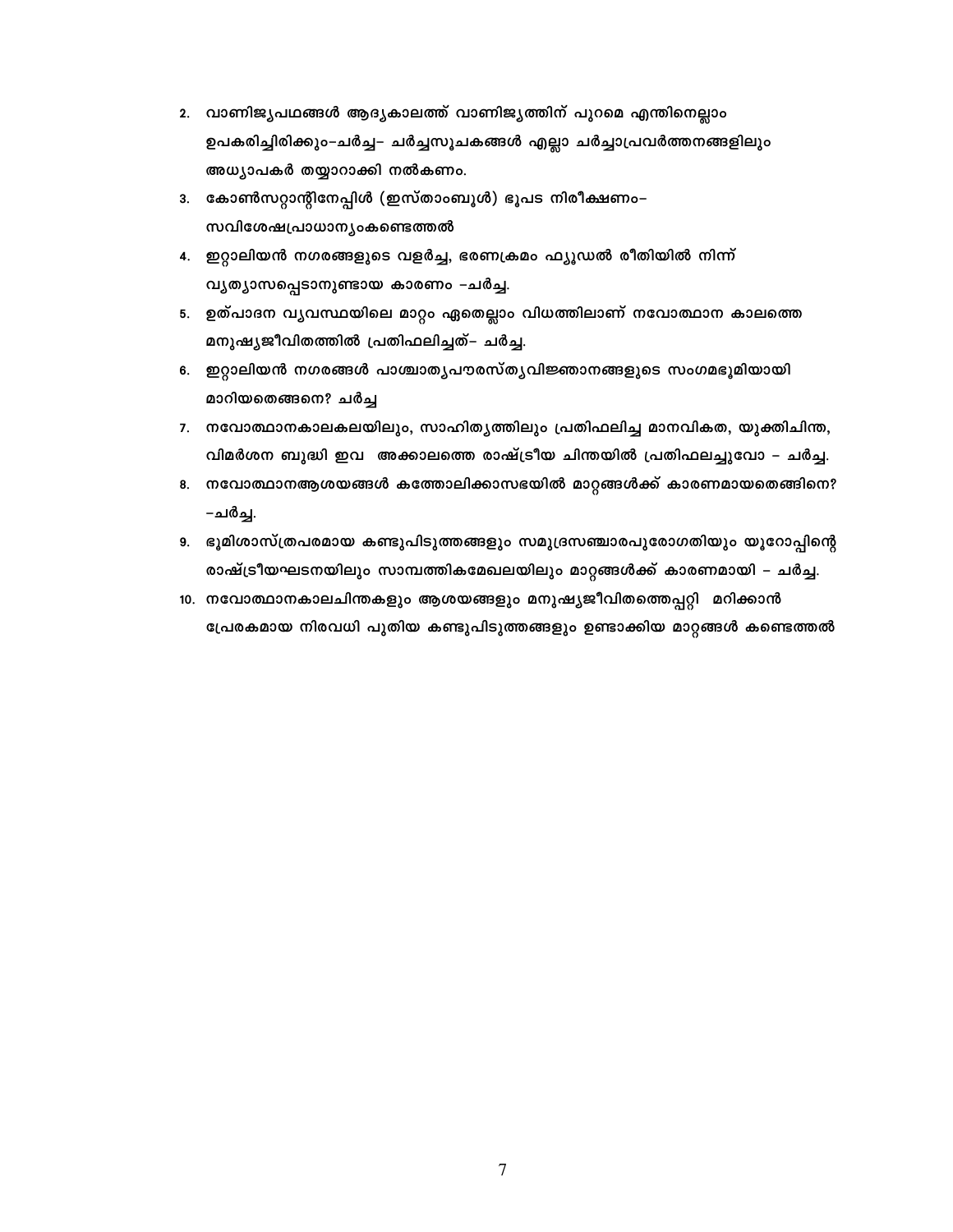# ഭൗതികശാസ്ത്രം

## ഊന്നൽ മേഖല

1. പത്താം തരത്തിലെ മാറിയ പാഠപുസ്തകത്തെ സൂക്ഷമതലത്തിൽ വിശകലനം

ചെയ്യുന്നതിനും VIII, IX ക്ലാസ്സുകളിലെ പാഠഭാഗവുമായുളള ബന്ധം കണ്ടെത്തുന്നതിനും ആസൂത്രണം ചെയ്യുന്നതിനും.

- 2. പാഠഭാഗങ്ങൾ വൃക്തതയോടെയും കൃതൃതയോടെയും കുട്ടികളിൽ എത്തിക്കുന്നതിനാവശ്യമായ പഠന പ്രവർത്തനങ്ങൾ.
	- പരീക്ഷണങ്ങൾ
	- $\bullet$  ICT
- ആസൂത്രണം ചെയ്ത് നടപ്പിലാക്കുന്നതിനുള്ള ശേഷി കൈവരിക്കുന്നതിന്. 3. കുട്ടികളുടെ പഠന നിലവാരം ഉയർത്തുന്നതിനും വിദ്യാലയത്തിന്റെ സമഗ്ര
- വികസനത്തിനുമായി ലാബ്, ലൈബ്രറി എന്നിവ സജ്ജീകരിക്കുന്നതിനും ഉപയോഗിക്കുന്നതിനും.
- 4. ഊർജ്ജപരിപാലനം, ഊർജ്ജസംരക്ഷണ ബോധം കുട്ടികളിലും സമൂഹത്തിലും എത്തിക്കുന്നതിന്.

## പ്രധാനാധ്യാപകൻ ചെയ്യേണ്ടത്

- Modular Teaching Manual തയ്യാറാക്കുന്നുണ്ടെന്ന് ഉറപ്പുവരുത്തുക (ഓരോ മൊഡ്യൂളും  $\bullet$ ഓരോ  $T.M$  ആയി കാണണം)
- $\bullet$ ഓരോ പാഠഭാഗങ്ങളിലുമുളള പരീക്ഷണങ്ങൾ ലാബിലോ/ക്ലാസ് മുറിയിലോ. വെച്ച് നടത്തുന്നുണ്ടെന്ന് ഉറപ്പുവരുത്തണം.
- ക്ലാസ് റൂം പ്രവർത്തനം പരീക്ഷണത്തിലൂടെ ഫലപ്രദമായി നടപ്പിലാക്കുന്നതിന് ചുവടെകൊടുത്തിരിക്കുന്നു സാമഗ്രികൾ ലഭ്യമാക്കണം.

10–ാം തരത്തിലെ 6 പാഠഭാഗങ്ങൾ പരീക്ഷണത്തിലൂടെയാണ് കൂട്ടികളിൽ എത്തിക്കേണ്ടത്. അതായത്

- $\checkmark$  മൈദ്യുത പ്രവാഹത്തിന്റെ ഫലങ്ങൾ
- $\checkmark$  മൈദ്യുത കാന്തികപ്രേരണം
- പവർ ഉൽപ്പാദനവും വിതരണവും
- $\checkmark$  ശബ്ദം
- $\checkmark$  ഇലക്ട്രോണിക്സ്
- $\checkmark$  പ്രകാശപ്രതിഭാസങ്ങൾ

നമ്മുടെ പ്രപഞ്ചംഉൗർജ്ജപരിപാലനം എന്നീ അധ്യായങ്ങൾ സെമിനാർ, പ്രോജക്ട് എന്നിവയിലൂടെ ( പ്രവർത്തനം) ആസൂത്രണം ചെയ്യാവുന്നതാണ്.

## മറ്റ് പ്രവർത്തനങ്ങൾ

ക്ലബ് പ്രവർത്തനങ്ങൾ (പരീക്ഷണങ്ങൾ വീണ്ടും ചെയ്തു നോക്കാൻ സയൻസ് അവസരം നൽകണം)

- $\mathbf{u}$  . ശാസ്ത്രമേള
- ശാസ്ത്രപുസ്തകങ്ങൾ പരിചയപ്പെടൽ
- ശാസ്ത്ര ക്വിസ് മത്സരം
- ശാസ്ത്രജ്ഞാന്മാരുടെ ജന്മദിനം

രസതന്ത്രവർഷത്തിന്റെ പ്രാധാന്യം – (മാഡം ക്യൂറിയുടെ ഫിസിക്സുമായുള്ള ബന്ധം തിരിച്ചറിയൽ)

ഊർജ്ജപരിപാലനം

Std X

Experiments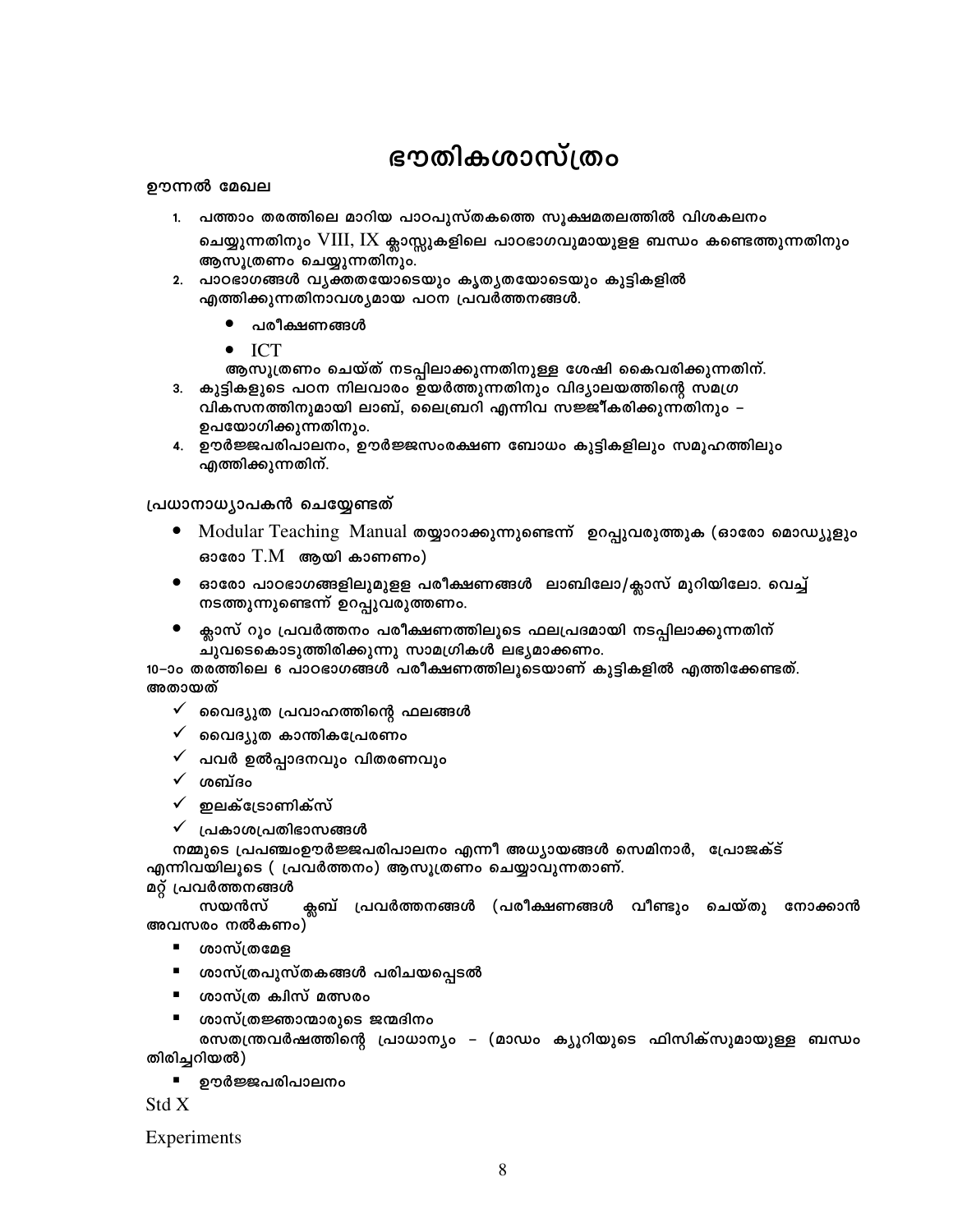$Chapter - 1$  വൈദ്യൂത പ്രവാഹത്തിന്റെ ഫലങ്ങൾ

• Electrolysis and Electroplating

ലാബിൽ ആവശ്യമായ സാമഗ്രികൾ

 $6\,$   $\rm V$   $\,$   $\rm dc$  സെൽ, കാർബൺ ദണ്ഡ് 2, കണക്ടിംഗ് വയർ ബീക്കർ (ബീക്കറുകൾ),  $\text{CUSO}_4$  ലായനി, ശുദ്ധമായ കോപ്പർ തകിട്,

<u>വൈദ്യുതിയുടെ താപഫലം ( H-I KI)</u>

 $6\,\mathrm{V}$   $\rm dc$  സെൽ, കണക്ടിംഗ് വയറുകൾ, നിക്രോം കമ്പി, അലുമിനിയം/ ചെമ്പ് കമ്പി, അമ്മീറ്റർ, റിയോസ്റ്റാറ്റ്, തെർമോമീറ്റർ, ബിക്കർ, Stopwatch.

സമാന്തര ശ്രേണി കണക്ഷൻ  $AC$ യിൽ τ

 $60 \, \text{W}$ ,  $40 \, \text{W}$ ,  $60 \, \text{W}$  ബൾബുകൾ, കണക്ടിംഗ്വയർ, Bulb Holder, AC power supply.

Chapter - 2

വൈദ്യുതകാന്തിക പ്രേരണം

■ മ്യൂച്ചൽ ഇൻഡക്ഷൻ

(ചെമ്പുകമ്പി 400 ചുറ്റ്, 24 ശേജ്, 300  $\rm gm)$  2 എണ്ണം ഇരുമ്പ് കഷ്ണം,  $6\rm V$  $AC$  ട്രാൻസ്ഫോമർ,  $LED$  6V ബാറ്ററി

- $\mathbf{R}$  . സെൽഫ് ഇൻഡക്ഷൻ മേൽപറഞ്ഞ സാമഗ്രികൾ
- പ്ലെമിങിന്റെ ഇടതുകൈ നിയമം

കാന്തം, ബാർ കാന്തം, സ്പീക്കർ കാന്തം, കോപ്പർറോഡ്, കണക്ടിംഗ് വയർ,  $6V$  ബാറ്ററി, സ്റ്റാൻഡ്

Chapter - 3

വൈദ്യുതപവർ ഉൽപ്പാദനവും, വിതരണവും

■ ത്രിഫേസ്  $AC$ 

മ്യൂച്ചൽ ഇൻഡക്ഷൻ പരീക്ഷണത്തിന് ഉപയോഗിച്ച Insulated Copper  $wiset 3$  എണ്ണം, ഗാൽവനോമീറ്റർ 3, സ്പീക്കർ കാന്തം/ ബാർകാന്തം

■ ത്രി–പിൻ പ്ലഗ്

ത്രി– പിൻ പ്സഗ്  $R,G,B$  നിറത്തിലുള്ള കണക്ടിംഗ് വയർ;  $T\text{ester}$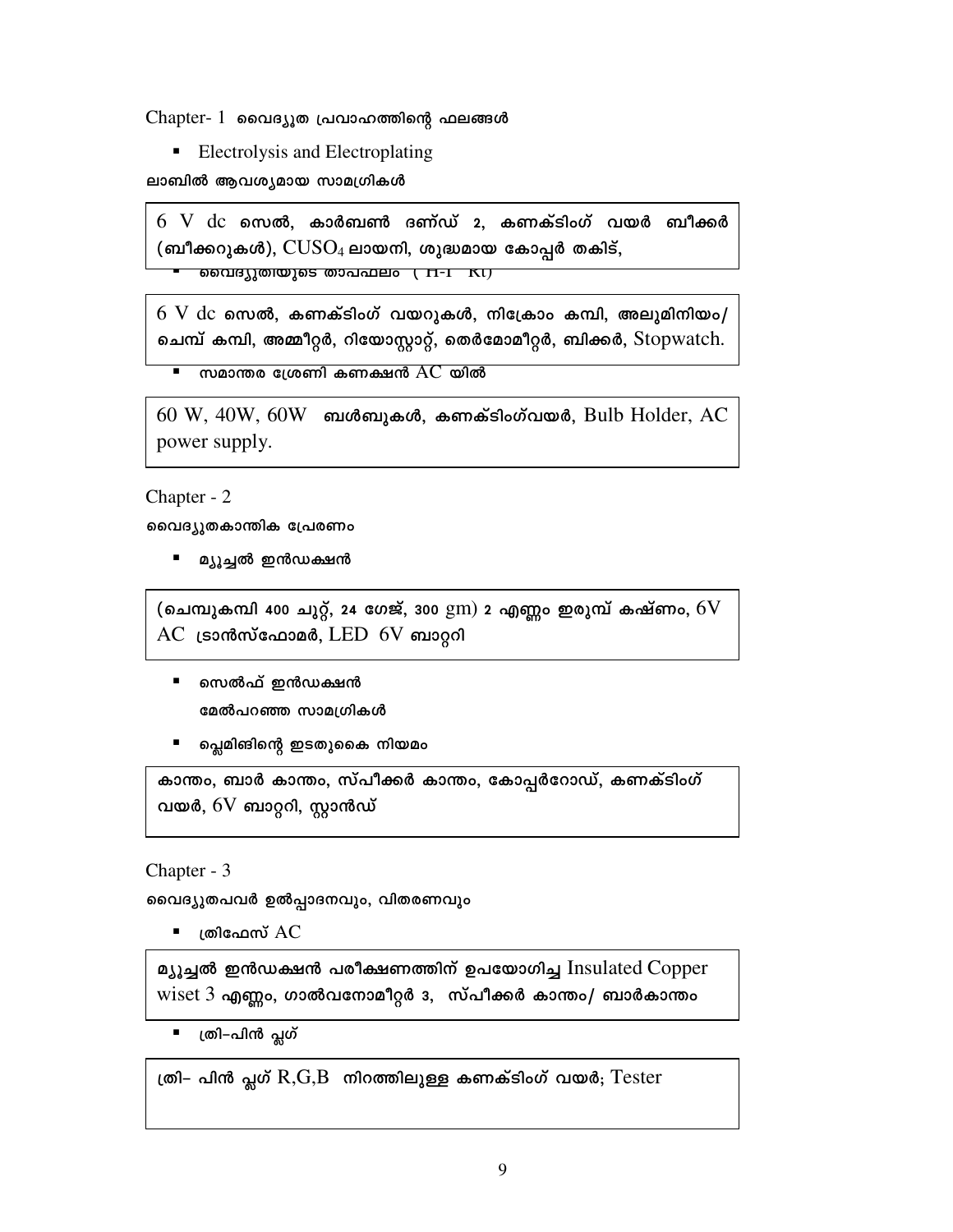Chapter<sub>-4</sub> ശബ്ദം

> ട്യൂണിംഗ് ഫോർക്ക്, സോണോമീറ്റർ, റസൺസ്കോളം, Round Bottom Flask, Bell, സ്പിരിറ്റ് ലാബ്, വിവിധ വണ്ണമുളള കമ്പികൾ, "Hearing test video clip"

## **Electronics**

 $-0-6$  1 Amp เรวณาตัดบัตณวอด or 12-0 เรวณาตัดบัตณวอด  $IN 4007$  ഡയോഡ് 20 എണ്ണം  $1 K$   $\Omega$  റസിസ്റ്റർ– 20 എണ്ണം  $100\phi N$  $F$  കപ്പാസിറ്റർ– 2 എണ്ണം ( Central tap and bridge Rectifier พงลองเริงต์ เอนอดตอง LED, ดาวอุดา  $3V$ , (പഴയ സർക്കിട്ട് ബോർഡിൽ നിന്നും electronic സാധനങ്ങൾ ശേഖരിക്കണം)

പ്രകാശ പ്രതിഭാസങ്ങൾ

ലെൻസ്, ഹൈപ്പോ ടോർച്ച്, ബീക്കർ,  $H2SO4$ , Red, Blue, Green കളർലൈറ്റ്, filter paper, പ്രിസം, ലേസർ ടോർച്ച്, PVCപ്പൈപ്പ്, കണ്ണാടി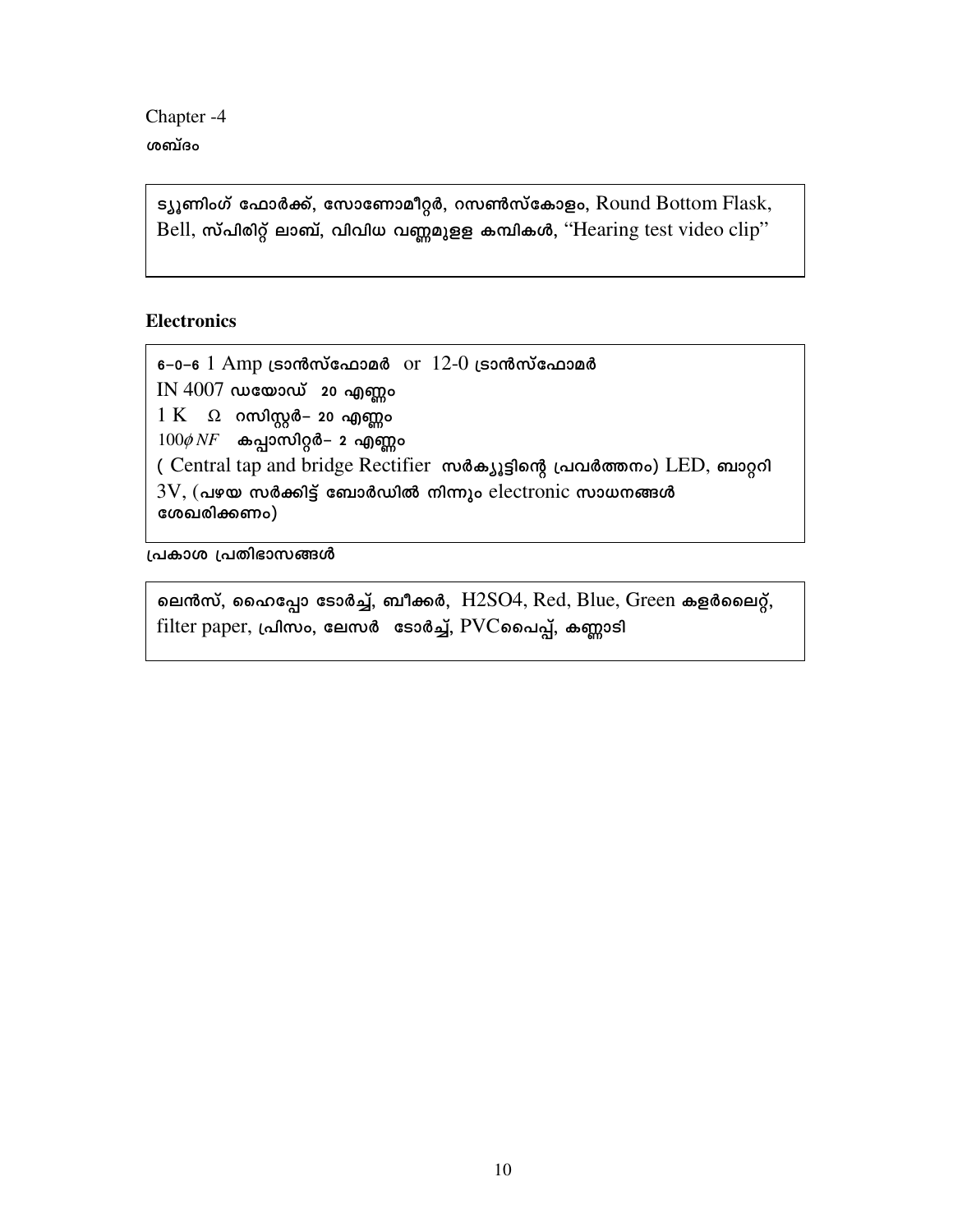## @സതന്ത്ര**ം**

ആമുഖം

ഓരോ കുട്ടിയേയും പരമാവധി പഠനവികവിലേക്ക് എത്തിക്കാൻ ലക്ഷ്യമിട്ടു കെണ്ടുള്ള വിദ്യാലയ ശാക്തീകരണ പരിപാടികൾക്ക് ഊന്നൽ കൊടുത്തുകൊണ്ടുള്ള പ്രവർത്തനങ്ങളാണ് ഈ വർഷം പരിശീലനത്തിലൂടെ ഉദ്ദേശിക്കുന്നത്. അധ്യാപകൻ സ്വന്തം മികവുകളും പരിമിതികളും തിരിച്ചറിഞ്ഞ്, പരിമിതികളെ മറികടന്നു മെച്ചപ്പെട്ട ക്ലാസ്റൂം പ്രവർത്തനങ്ങൾ ആസൂത്രണം ചെയ്യുകയും അവ വിനിമയം ചെയ്യാനുള്ള ശാസ്ത്രീയ മാർഗ്ഗങ്ങൾ കണ്ടെത്തുവാനും അതോടൊപ്പം ഉള്ളടക്കത്തെക്കുറിച്ചുള്ള ആഴത്തിലുള്ള അറിവും ഉണ്ടാക്കിയെടുക്കുന്നതിനും അദ്ധ്യാപകശാക്തീകരണത്തിലൂടെ സാദ്ധ്യമാവുന്നു.

ഓരോ കുട്ടിയും പ്രകൃതിപ്രതിഭാസങ്ങളെ കൗതകത്തോടെ വിശകലനം ചെയ്യുവാനും ശാസ്ത്ര മൂല്യങ്ങളുടെ അടിസ്ഥാനത്തിൽ സ്വന്തം നിലപാടുകൾ സ്വീകരിക്കുവാനും രസതന്ത്ര പഠനത്തിലുടെ സാധ്യമാകണം. പഠനമികവ് ഓരോ കുട്ടിയുടെയും അവകാശമാണ് എന്ന കാഴ്ചപ്പാടിലൂടെ പഠന പ്രവർത്തനങ്ങൾ ഒരുക്കി കൊടുത്തുകൊണ്ട് കുട്ടിയെ സമ്പൂർണ്ണ വികാസത്തിലേക്ക് എത്തിക്കണം. ഇത്തരത്തിലുള്ള വിദ്യാഭ്യാസ പ്രവർത്തനങ്ങളിലൂടെ വിദ്യാലയ ശാക്തീകരണം നടപ്പിലാക്കുവനാണ് ഉദ്ദേശിച്ചിരിക്കുന്നത്.

രസതന്ത്രത്തിന്റെ സംഭാവനകൾ സമൂഹത്തിന് എത്ര മാത്രം പ്രയോജനകരമായി എന്നത് ബോദ്ധ്യപ്പെടുത്തുന്ന തരത്തിൽ IYC 2011 (International Year of Chemistry  $2011)$  സ്കൂൾതലത്തിൽ നടപ്പിലാക്കുവാൻ നിർദ്ദേശങ്ങളും അധ്യാപിക

ശാക്തീകരണത്തിൽ നൽകിയിട്ടുണ്ട്.

പ്രധാന ഉദ്ദേശ്യങ്ങൾ:–

- പത്താംതരത്തിലെ പുതുക്കിയ രസതന്ത്രം പാഠപുസത്കവും അദ്ധ്യാപക സഹായിയും പരിചയപ്പെടുകയും ഉള്ളടക്കത്തെക്കുറിച്ചുള്ള ആഴത്തിലുള്ള അറിവും അതോടൊപ്പം പരീക്ഷണ പ്രവർത്തനങ്ങളിൽ ഏർപ്പെട്ട് നേരിട്ടുള്ള അനുഭവം ഉണ്ടാക്കിയെടുക്കുകയും ചെയ്യുന്നു.
- $\bullet$ പുതിയ പാഠ്യപദ്ധതിസമീപനത്തിലുടെ ഓരോ കുട്ടിയുടെയും സമഗ്രവികാസം ഉറപ്പാക്കുന്നവിധത്തിൽ കുട്ടിയുടെ പങ്കാളിത്തം, ഉചിതമായ സാമഗ്രികളുടെ ഉപയോഗം, അസസ്മെന്റ്, ലിംഗനീതി, കുട്ടിയുടെ സുരക്ഷ എന്നിവ പ്രയോഗത്തിൽ വരുത്തുന്നതിന് അദ്ധ്യാപകന് ആസൂത്രണത്തിലും വിനിമയത്തിലും കൂടുതൽ ശേഷിയുളളവരാക്കുകയും ഇത്തരം പ്രവർത്തനത്തിലുടെ വിദ്യാലയശാക്തീകരണം ഉറപ്പുവരുത്തുകയും ചെയ്യുന്നു.

ഊന്നൽ മേഖല

- കുട്ടികളെ പരമാവധി പഠനമികവിലേക്കും സമഗ്ര വികാസത്തിലേക്കും എത്തിക്കുക.
- അധ്യാപകന് ഉള്ളടക്കത്തിൽ അഗാധമായ അറിവ്, പഠനപ്രവർത്തനങ്ങൾ ആസൂത്രണ ചെയ്യുന്നതിനുള്ള മികവ് അവ വിനിമയം ചെയ്യുന്നതിനുള്ള ഉയർന്നശേഷി എന്നിവ കൈവരിക്കുക.
- $\bullet$  IYC  $2011$  സ്കൂൾതലത്തിൽ ഫലപ്രദമായി നടപ്പിലാക്കുക.

സ്കൂൾതല പ്രവർത്തനങ്ങൾ

- അധ്യാപക ശാക്തീകരണപരിപാടിയിലൂടെ ആസൂത്രണം ചെയ്ത ക്ലാസ് റൂം പഠനപ്രവർത്തനങ്ങൾ സമയബന്ധിതമായി നടപ്പിലാക്കുക.
- ദിനാചരണങ്ങൾ ആഘോഷിക്കുക.
- $\bullet$   $\,$   $\rm IYC~2011$  ന്റെ പ്രവർത്തനങ്ങൾ കാര്യക്ഷമമായി നടപ്പിലാക്കുക.
- ഒരു ദിനം– ഒരു കണ്ടുപിടുത്തം (മൂലകങ്ങൾ/മറ്റുളളവ) പ്രഭാഷണം/ കുറിപ്പ് തയ്യാറാക്കുക.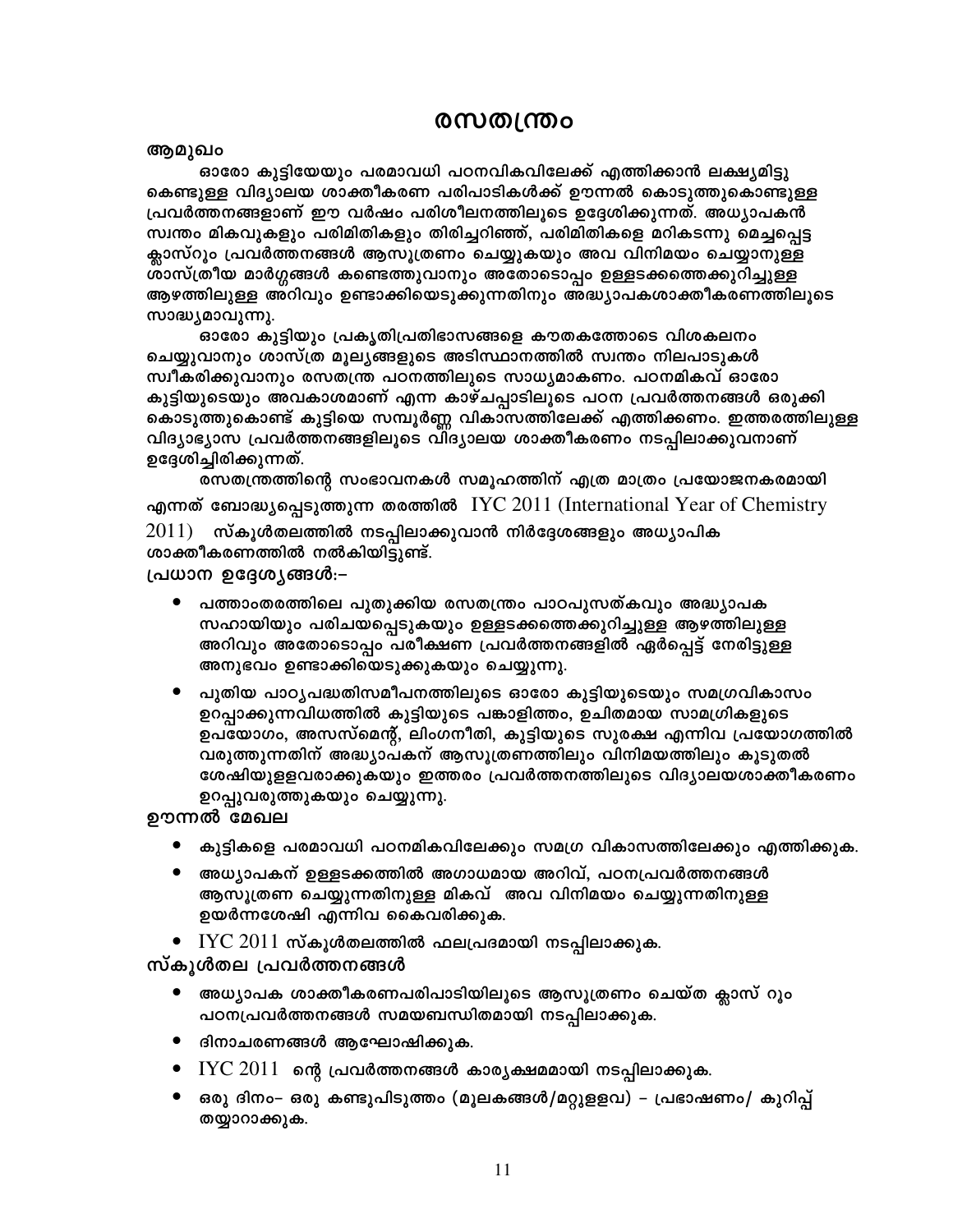● ആഴ്ചയിൽ– ശാസ്ത്രജ്ഞന്മാരുടെ ഫോട്ടോ ശേഖരം/ കണ്ടുപിടുത്തം/സംഭാവനങ്ങൾ എന്നിവ ഉൾപ്പെടുത്തികൊണ്ടുള്ള ബുള്ളറ്റിൻ ബോർഡ് പ്രദർശനം

മാസങ്ങളിൽ

ജൂൺ

- $\bullet$  IYC  $2011$  സ്കൂൾ തല ഉദ്ഘാടനം/ പ്രഭാഷണം– സ്കൂൾ അസംബ്ലിയിൽ
- പരിസ്ഥിതി ദിനം ( ജുൺ 5)  $\bullet$
- ആഗോളതാപനം– കാരണങ്ങളും പരിഹാരമാർഗ്ഗങ്ങളും– സെമിനാർ
- ലോക മയക്ക്മരുന്ന് വിരുദ്ധദിനം(ജൂൺ 26) ബോധവൽക്കരണ ക്ലാസ് ജൂലായ്
	- മാഡംക്യൂറി ചരമദിനം (ജൂലായ്4) മാഡം ക്യൂറിയുടെ കണ്ടുപിടുത്തങ്ങൾ– ശേഖരണ/ പ്രഭാഷണം.
	- ചാന്ദ്രദിനം (ജൂലായ് 21)
	- Chemistry- ''Our Life and Our future''- IYC 2011- ബോധവൽക്കരണക്ലാസ്/ചർച്ച
	- മാനവരാശിയുടെ വളർച്ചയ്ക്ക്– രസതന്ത്രത്തിന്റെ പങ്ക്– പ്രസംഗമത്സരം/ ഉപന്യാസമത്സരം

ആഗസ്റ്റ്

- ഹിരോഷിമ ദിനം(ആഗസ്റ്റ– 6)  $\bullet$
- കീടനാശിനി ഉപയോഗംമൂലമുള്ള ദോഷങ്ങൾ– ചർച്ചയും– ജൈവകീടനാശിനി നിർമ്മാണം– പരിശീലനവും
- $\bullet$  സയൻസ് പ്രശ്നോത്തരി മത്സരം.

സെപ്തംബർ

- ഓസോൺ ദിനം (സെപ്തംബർ– 16)
- ൂപ്ലാസ്റ്റിക്കിന്റെ ഉപയോഗം– ഗുണങ്ങളും ദോഷങ്ങളും സെമിനാർ

 $\bullet$  സയൻസ് പോസ്റ്റർ നിർമ്മാണം– മത്സരം

ഒക്ടോബർ

- ഡോക്യൂമെന്ററി പ്രദർശനം
- (രോഗങ്ങൾ/മയക്ക്മരുന്നുകൊണ്ടുള്ള ദോഷങ്ങൾ/ എയ്ഡ്സ്  $etc$ ) കീടനാശിനി പ്രയോഗമൂലമുള്ള രോഗങ്ങൾ

നവംബർ:–

● ജലം – മലിനീകരണത്തിന്റെ കാരണങ്ങളും ശുദ്ധീകരണത്തിനുള്ള മാർഗ്ഗങ്ങളും

```
ബോധവൽക്കരണക്യാമ്പ് (Experts)
```
## ഡിസംബർ

• Field Trip (Soap factory/ മറ്റെതെങ്കിലും വൃവസായ ശാല) ജനുവരി

- Science Skit അവതരണം
	- (പരീക്ഷണങ്ങൾ ഉൾപ്പെടുത്തികൊണ്ട്)

ഫെബ്രുവരി

- ദേശീയ ശാസ്ത്രദിനം (ഫെബ്രുവരി–28)
- സയൻസ് മാജിക് അവതരണം

മാർച്ച്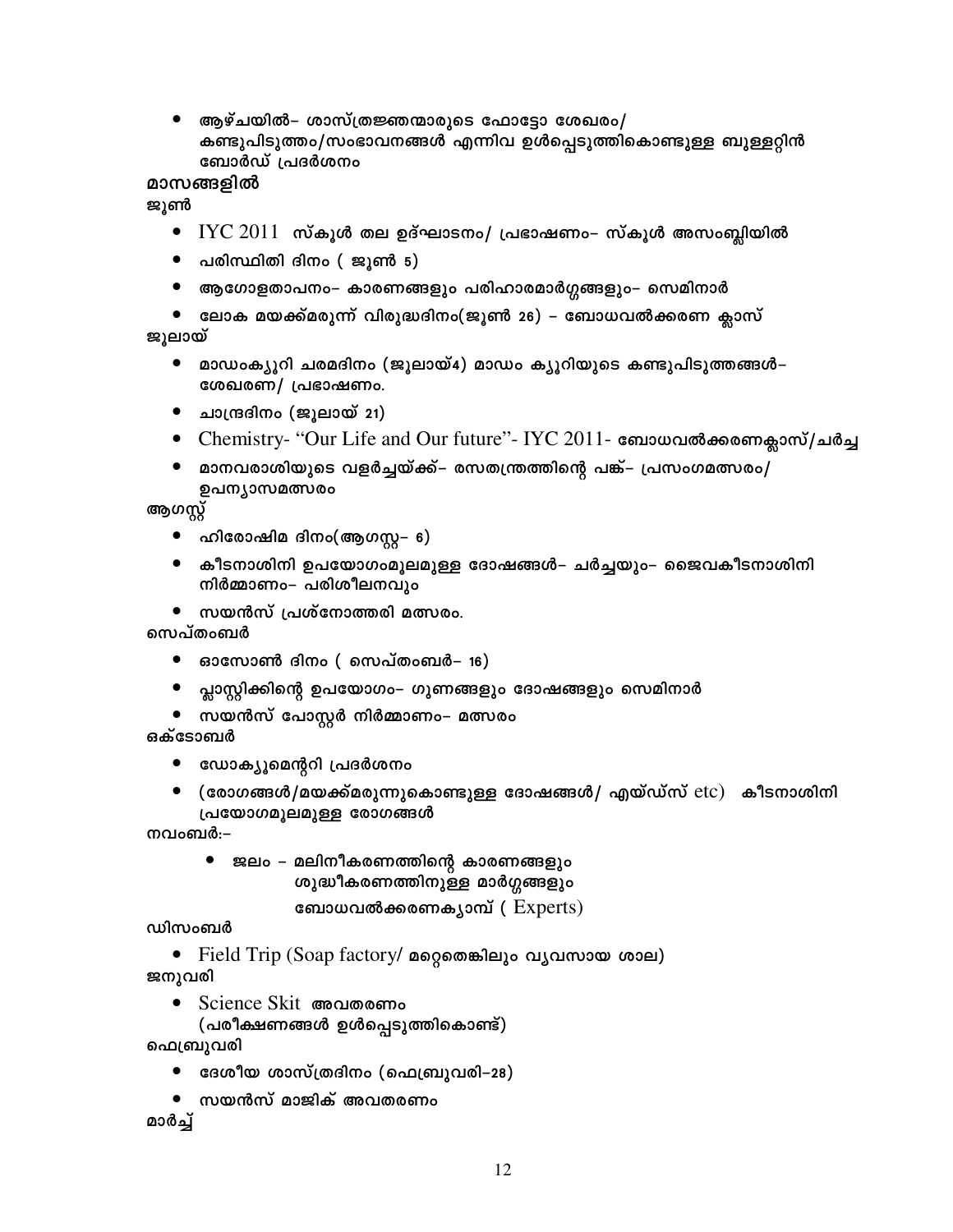- പ്രവർത്തനങ്ങളുടെ അവലോകനം
- മികവ് പങ്ക് വയ്ക്കൽ

# ജീവശാസ്ത്രം

10–ാം തരത്തിലെ മാറിയ പാഠപുസ്തകത്തെ അധികരിച്ച് 2011– 12 വർഷം അവധിക്കാലത്ത് അഞ്ചുദിവസം നീണ്ടു നിൽക്കുന്ന അധ്യാപക ശാക്തീകരണ പരിശീലന പരിപാടികൾ ജില്ലയിൽ രണ്ടിടങ്ങളിലായി നടന്നു. ബത്തേരി അസംപഷ്ൻ ഹൈസ്കൂൾ, ജി.എച്ച.എസ്.എസ് പനമരം എന്നീ സ്ഥലങ്ങളിൽ നടന്ന പരിശീലന പരിപാടിയിൽ 100 ഓളം ജീവശാസ്ത്ര അധ്യാപകർ പങ്കെടുത്തിട്ടുണ്ട്.

പരിശീലന ലക്ഷ്യങ്ങൾ

- 8,9 ക്ലാസുകളിലെ പാഠഭാഗങ്ങളുടെ തുടർച്ചയും വളർച്ചയുമാണ് പത്താംക്ലാസിലെ പാഠ്പുസ്തകത്തിൽ ഉളളതെന്ന് ബോധ്യപ്പെടുത്തുന്നതിന്.
- ${\rm TB}$  യും  ${\rm HB}$  യും പരിചയപ്പെട്ട് അവ തമ്മിലുളള ബന്ധം തിരിച്ചറിയുന്നതിന്.
- ആശയ രൂപീകരണത്തിന് തടസ്സം നിൽക്കുന്ന മേഖലകൾ കണ്ടെത്തി ആശയ വൃക്ത കൈവരിക്കുന്നതിന്.
- പഠനപ്രവർത്തനങ്ങൾ ആസൂത്രണം ചെയ്ത് സമയ ബന്ധിതമായി നടപ്പാക്കുന്നതിനുളള ആത്മ വിശ്വാസം വർധിക്കുന്നതിന്.
- ക്ലാസ്റും വിനിമയത്തിന് ICT സാധ്യതകൾ കണ്ടെത്തുന്നതിന്.
- ക്ലബ്ബ്പ്രവർത്തനങ്ങളെ പഠനപ്രവർത്തനവുമായി ഉദ്ഗ്രഥിക്കുന്നതിൽ പരിചയം നേടുന്നതിന്.
- $\bullet$ ക്ലാസ്റൂം പ്രവർത്തനങ്ങൾ വിലയിരുത്തുന്നതിനാവശ്യമായ ശേഷിവ കൈവരിക്കുന്നതിന്.

അധ്യാപകന്റെ കടമ

- 10–ാം തരത്തിലെ പുതിയ പാഠപുസ്കത്തിലെ 8 അധ്യായങ്ങൾ ക്ലാസ് റൂം വിനിമയത്തിന് സാധ്യമാകും വിധം തനതു പ്രവർത്തനങ്ങൾ കൂട്ടിചേർത്ത് പ്രാദേശികമായ അനുഭവങ്ങളും വിഭവങ്ങളും ഉപയോഗിച്ച് സമ്പുഷ്ടമാക്കുന്ന തിനുളള ആസൂത്രണം നടത്തുക.
- $\bullet$ പാഠപുസ്തകത്തിലെ സെമിനാർ, പ്രോജക്ട്, സംവാദം, പ്രാക്ടിക്കൽ എന്നിവ കണ്ടെത്തി പഠന മേഖലയ്ക്ക് ഉപയോഗപ്പെടുത്തുക.
- ലാബ് ലൈബ്രറി സംവിധാനം പരമാവധി ഉപയോഗപ്പെടുത്തുക.
- ഊർജജ സംരക്ഷണ പ്രവർത്തനങ്ങൾക്ക് വേണ്ട നിർദ്ദേശങ്ങൾ കുട്ടികളിലെത്തിക്കുക.
- രസതന്ത്രവർഷം, വവ്വാൽ വർഷം, വനവർഷം തുടങ്ങിയവ സമുചിതമായി ആചരിക്കുക. മറ്റ് വിഷയങ്ങളും ക്ലബ്ബുകളുമായി സംയോജിച്ചു വേണം ഇത്തരം പ്രവർത്തനങ്ങൾ നടത്താൻ.
- സ്കൂൾശുചിത്വ ബോധവൽക്കരണപരിപാടികൾ ആസൂത്രണം ചെയ്യുകയും കുട്ടികളുടെ സഹായത്തോടെ നടപ്പിലാക്കുകയും ചെയ്യുക.
- ശാസ്ത്രവിഷയങ്ങളുമായി ബന്ധപ്പെട്ട പുസ്തകങ്ങൾ ശേഖരിച്ച് ലൈബ്രറിയിൽ പ്രത്യേക വിഭാഗമായി വയ്ക്കുക. ക്ലാസ്മുറിയിൽ സയൻസ് കോർണർ സംഘടിപ്പിക്കുക.
- ക്ലാസ്റൂം പതിപ്പുകളുടെ നിർമ്മാണം.
- കാലികസംഭവങ്ങളുടെ ഡോക്യുമെന്റേഷൻ.
- ക്സസ്റ്ററുകളിൽ പങ്കെടുക്കുകയും തുടർപ്രവർത്തനങ്ങൾക്കു വേണ്ട ഊർജ്ജം നേടിയെടുക്കുകയും ചെയ്യുക.

ഹെഡ്മാസ്റ്റർ ചെയ്യേണ്ടത്

- ആസൂത്രണത്തിനനുസരിച്ചാണോ ക്ലാസ്റൂം വിനിമയം നടക്കുന്നത് എന്ന് ബോധ്യപ്പെടുക.
- ലാബ്, ഡ്രൈറി ഇവ ഉപയോഗപ്പെടുത്തുന്നുവെന്ന് ബോധ്യപ്പെടുക.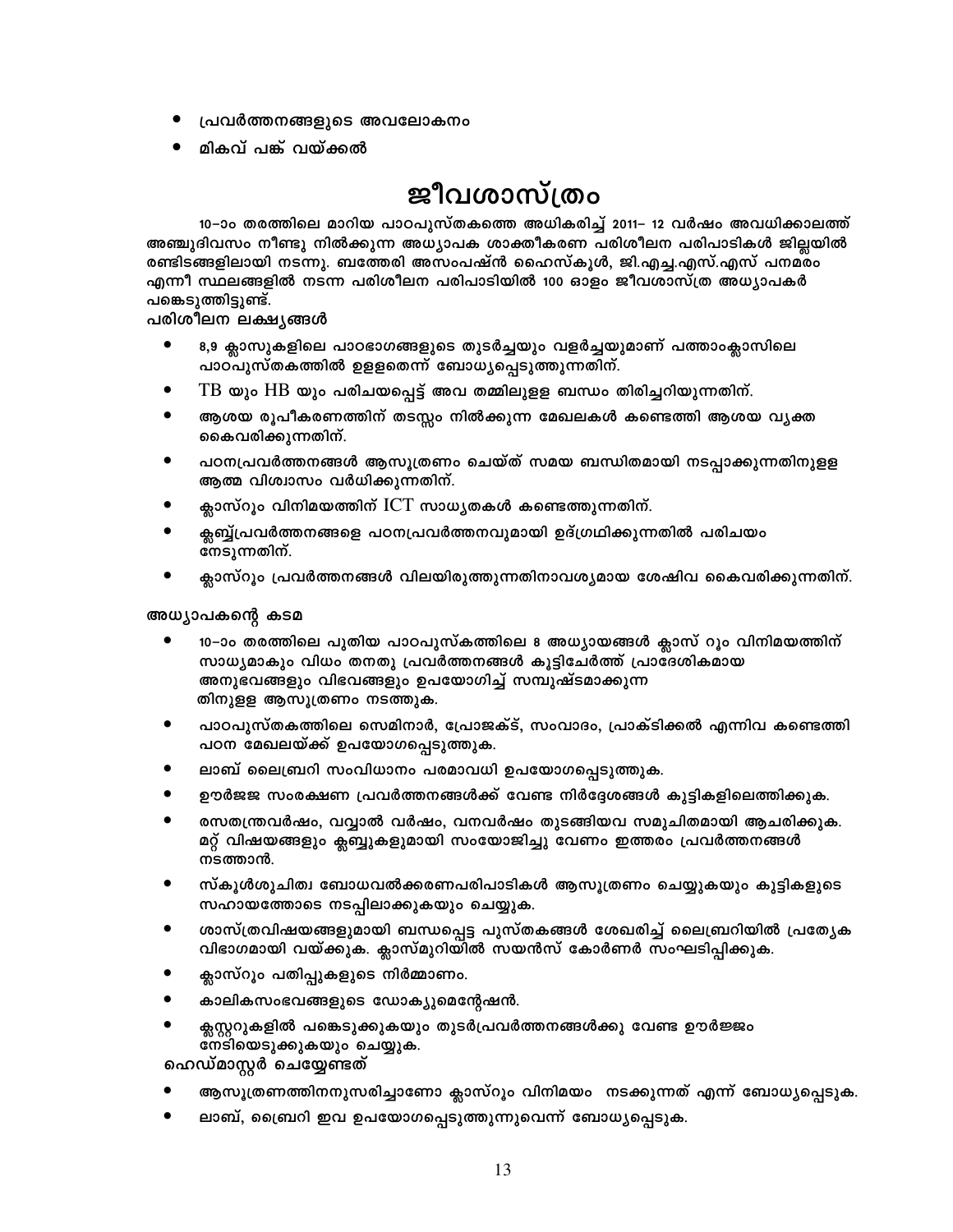- ദിനാചരണങ്ങൾ, വർഷാചരണങ്ങൾ എന്നിവ വിവിധ വിഷയങ്ങളുടെയും  $\bullet$ ക്ലബ്ബുകളുടെയും സഹകരണത്തോടെ ആചരിക്കുക.
- ഊർജ്ജ സംരക്ഷണപ്രവർത്തനങ്ങൾ. ശൂചിത്വ പരിപാലന പ്രവർത്തനങ്ങൾ എന്നിവയ്ക്ക്  $\bullet$ നേതൃത്വം നൽകുക.
- ${\rm SRG}$  കൃത്യമായി ചേരുന്നുണ്ടോ എന്നും ഫലപ്രദമായ ചർച്ചകൾ നടന്നുന്നുണ്ടോ എന്നും നിരീക്ഷിക്കുക.

## ഗണിതം

പുതിയ പാഠ്യപദ്ധതി അനുസരിച്ചുളള 10-ാം ക്ലാസിലെ മാറിയ ഗണിതപാഠപുസ്തകം ഈ അധ്യായനവർഷം കുട്ടികളുടെ കൈകളിൽ എത്തുകയാണ്. NCF 2005നെയും അതിനെതുടർന്ന്  $KCF$  2007 നെയും അടിസ്ഥാനമാക്കി ചിന്തയുടെ ഗണിതവൽക്കരണം (Mathematisation of the thought processes) എന്ന ആശയം മുമ്പോട്ട് വെയ്ക്കുന്ന പുസ്തകങ്ങളാണ് സെക്കന്ററിതലം വരെ നടപ്പിലാക്കപ്പെട്ടത്. കുട്ടികൾക്ക് വൈവിധ്യങ്ങളായ പ്രവർത്തനങ്ങൾ പഠന ലഭ്യമാക്കുന്നതിൽ ഈ പുസ്തകങ്ങൾ വലിയൊരു പങ്കുവഹിക്കുന്നുണ്ട് ഒപ്പം അധ്യാപകന് ബോധനരീതിയുടെ ഉയർന്നതലങ്ങൾ ക്ലാസ്മുറിയിൽ പ്രാവർത്തികമാക്കുന്നതിന് വലിയൊരു നേരിടാനും ഉണ്ട്. സമ്പ്രദായിക പഠനതന്ത്രങ്ങളിൽ വിട്ടുമാറി വെല്ലുവിളി നിന്നും സാങ്കേതികവിദൃയുടെയും കൂട്ടായ്മയുടെയും നിലനിർത്തിക്കൊണ്ട് പ്രസക്തി വിദ്യാലയാന്തരീക്ഷം പുതിയ മാനങ്ങളിലേക്ക് ഉയരാൻ വെമ്പൽ കൊള്ളുകയാണ്. ഇതിലേക്കായി വിദ്യാഭ്യാസവകുപ്പ് നേതൃത്വം നല്കുന്ന അധ്യാപകശാക്തീകരണ പരിപാടി മെയ് മാസത്തിൽ നടക്കുന്നു.

സംസ്ഥാനതലത്തിൽ തയ്യാറാക്കിയ മൊഡ്യുളിലെ പ്രവർത്തനക്രമങ്ങളിലൂടെ ഓരോ അധ്യാപികയും കടന്നു പോവുന്നുണ്ട്. പാർട്ട് – 2 ലെ 6 അധ്യായങ്ങളുടെയും സമഗ്രമായ കാഴ്ചപ്പാടും അവതരണത്തിലെ മാറ്റവും വ്യതൃസ്ത സെഷനുകളായി നടക്കുന്ന ചർച്ചയിലൂടെ വ്യക്തമാക്കുന്നു. ഓരോ അധ്യായത്തിന്റെയും സമഗ്രാസൂത്രണവും മൂല്യനിർണയപ്രവർത്തനങ്ങളും തയ്യാറാക്കി അവതരിപ്പിച്ചുകൊണ്ട് പഠിതാവിന്റെ ചിന്തയിലേക്ക് കൊണ്ടു വരേണ്ട ഗണിതാശയങ്ങളുടെ മുൻഗണനാക്രമം കണ്ടെത്താൻ ഓരേ അധ്യാപികയ്ക്കും ബലപ്പെടുത്തലിന് procedural understanding നേക്കാളും സാധിക്കുന്നു. ആശയങ്ങളുടെ conceptual understanding ന് പ്രാമുഖ്യം നൽകി കൊണ്ടാണ് പാഠാസുത്രണം ചെയ്യേണ്ടതെന്ന് ബോധ്യപ്പെടുന്നു. കൂടാതെ കൂടുതൽ സമയം കുട്ടിയുടെ കൂടെ ചെലവഴിക്കുമ്പോൾ മാത്രമേ പാഠ്യപദ്ധതി വിഭാവനം ചെയ്യുന്ന തലത്തിൽ പഠന വിനിമയം നടക്കുകയുളളൂ എന്ന തിരിച്ചറിവ് ചർച്ചകളിലൂടെ വൃക്തമാക്കപ്പെടുന്നു. ഊർജ്ജ സംരക്ഷണം, ലിംഗസമത്വം, കുട്ടികളുടെ ആരോഗ്യം, വിദ്യാലയ ശുചിത്വം, എന്നീ മേഖലകളിൽ കൂടുതൽ ശ്രദ്ധപതിയേണ്ടതുണ്ടെന്ന് ബോധ്യപ്പെടുത്തുന്ന സെഷനുകൾ പരിശീലന പരിപാടിയിലുണ്ട്.

വിദ്യാഭ്യാസവകുപ്പ് ശ്രദ്ധിക്കേണ്ട മേഖലകൾ

 $\blacksquare$ അധ്യാപക സഹായിയുടെ ലഭ്യത

14